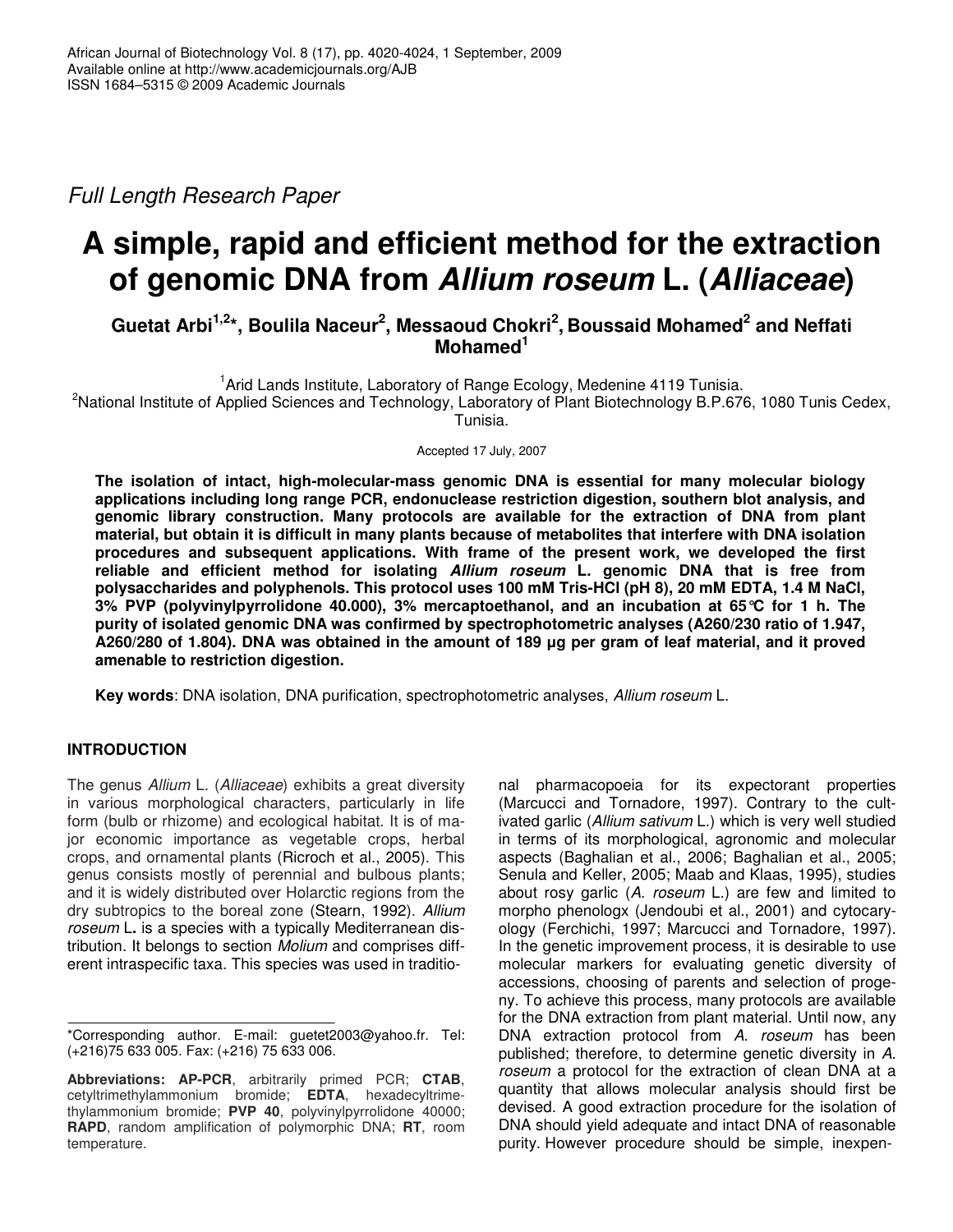

**Figure 1.** Germaplasm collection of *Allium roseum* L. planted in experimental field in Arid Land Institute.

sive, and quick (Daneshwar and Sher-Ullah, 2004).

Molecular marker diversity has been not evaluated for *A*. *roseum* before. The purpose of this manuscript is to report an improved method for DNA extraction in *A*. *roseum* and provide some initial measure of molecular diversity in this species.

#### **MATERIALS AND METHODS**

#### **Plant materials for DNA isolation**

From a phenotypically and geographically diverse collection of *A*. *roseum* maintained in Arid Land Institute (Figure 1), leaves, flower petals, and bulbs were used to determine the ease of extracting enough amount of clean DNA. For routine analysis, young fresh leaves were chosen as plant material. The availability of leaves was also important for our choice of this material; indeed cutting some leaves of *A*. *roseum* does not damage the plant and permits therefore to maintain the established field.

#### **Solutions**

An extraction buffer consisting of 3% CTAB (w/v), 100 mM Tris-HCl (pH 8), 20 mM EDTA (pH 7.5), 1.4 M NaCl, 3% PVP (K40, 40,000), 3% ß-mercaptoethanol, was prepared. Chloroform isoamylalcohol (24:1), 75 and 95% ethanol, 5 M NaCl, and a TE buffer consisting of 10 mM Tris-HCl (pH 8) and 1 mM EDTA (pH 8) were also needed.

#### **DNA isolation and purification**

One gram of fresh leaf material was weighed and placed on a precooled mortar. Liquid nitrogen was poured onto the sample and allowed to evaporate completely. The leaf sample was macerated into small pieces with a pestle and added to 6 ml of extraction buffer. The mixture was incubated for 1 h at 65°C, with constant shaking at separate intervals of 5 min. An equal volume of chloroform-isoamylalcohol was added to the mixture. The tubes were mixed gently at room temperature (RT) for 5 min to produce a uniform emulsion. The emulsion was centrifuged at 8000 g for 10

min at RT. A micropipette was used to transfer the supernatant to a new Corning tube.

A second chloroform-isoamylalcohol extraction was performed. The supernatant was carefully decanted and transferred to a new tube and then precipitated with 1/2 vol NaCl (5 M) and 2 vol ethanol 95°C. The precipitated nucleic acids were collected and washed twice with 75% ethanol. The pellets were dried, and resuspended in 100 µL of TE buffer to dissolve genomic DNA, and RNase treatment followed.

#### **Measurement of amount and purity of DNA**

DNA yield per gram of leaf tissue was measured with a Jenway 6405 UV/VIS spectrophotometer at 260 nm. DNA purity was determined by calculating the absorbance ratio A260/280. Pure DNA has a ratio of  $1.8 \pm 0.1$  (Clark, 1997). Polysaccharide contamination was assessed by calculating the absorbance ratio, A260/230 (Wilson, 1997).

DNA samples from the leaf tissues were digested with *BamHI* and *EcoRI* and electrophoresed on a 0.8% agarose gel.

#### **RAPD analysis**

Amplification of RAPD fragments from genomic DNA was carried out in a total reaction volume of 25 µL containing: 50 ng of genomic DNA, 100 µM dNTPs, 1 mM MgCl<sub>2</sub>, 2.5 µL 10X PCR buffer (10 mM Tris-HCl, 50 mM KCl, 1.5 mM MgCl<sub>2</sub>, pH 8.3), 0.2  $\mu$ M of primer pair and 1.5 U *Taq* DNA polymerase (Fermentas); distilled water was added to complete the final volume of the reaction. Cycling conditions were: initial denaturation step at 94°C for 2 min, followed by 45 cycles, each consisting of 94°C for 30 s, annealing temperature 36°C for 1 min, and 72°C for 2 min, with a final extension at 72°C for 10 min.

## **RESULTS AND DISCUSSION**

We performed several experiments before finding one that yielded a reasonable amount of clean DNA. The initial protocol was based on Lodhi et al. (1994). A number of experiments were conduced aiming at:

(i) Determining the plant material to be used for extraction purpose fresh leaves, flower petals, or bulbs

(ii) Eliminating polysaccharide contamination of the DNA by using sodium chloride at different concentrations (3 - 5 M)

(iii) Eliminating contamination of the DNA by polyphenols use of  $\beta$ -mercaptoethanol at different concentrations (1 -3%); use of PVP (K40) at different concentrations (1 - 3 %).

An optimised protocol was devised on the basis of results obtained from the above experiments.

The CTAB method of extraction without modification gave a DNA yield of about 85 µg per gram of leaf material. However, heavy contamination, likely with polysaccharides and phenolics was revealed by spectrophotometric readings, which gave an A260/230 ratio of 1.767  $\pm$ 0.145 and an A260/280 ratio of 1.677  $\pm$  0.137 (Table1). The sample was very viscous and pinkish in color. Upon electrophoresis, smeared bands (Figure 2, Lane 2) suggesting uneven migration were obtained, confirming the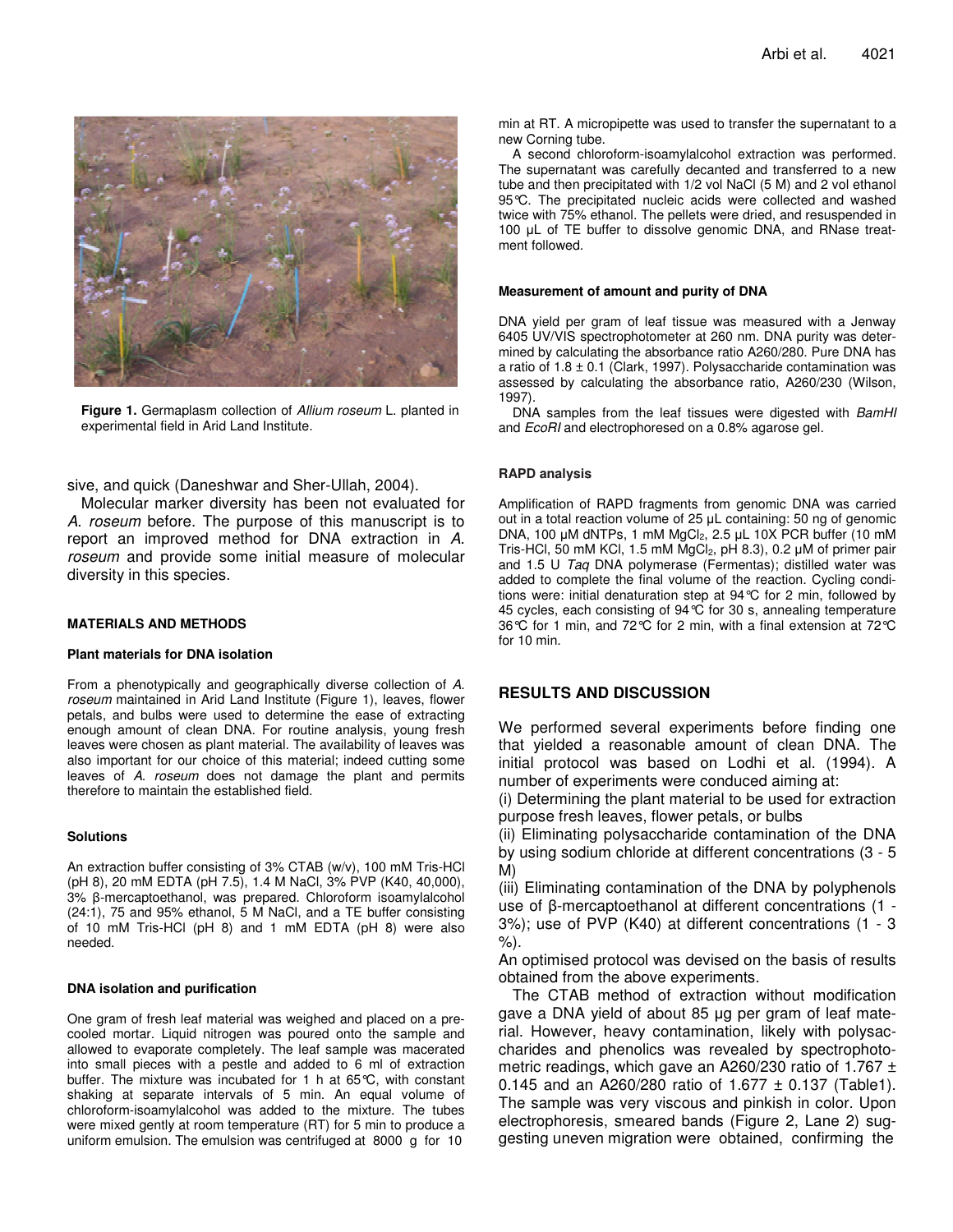| <b>Procedure</b>          | DO <sub>260</sub> /DO <sub>280</sub> | DO <sub>260</sub> /DO <sub>230</sub> | DNA yield $(\mu g/g)$ |
|---------------------------|--------------------------------------|--------------------------------------|-----------------------|
| on modified CTAB protocol | 1.677                                | 1.767                                | 84.909                |
| Modified CTAB protocol    | 1.804                                | 1.947                                | 188.89                |

Table 1. DNA yield (µg) and its purity for *Allium roseum* L. samples, comparing 2 different DNA extraction protocols.



**Figure 2**. Electrophoresis of genomic DNA of *Allium roseum* on 0.8% agarose gel prior to treatment with RNase. Lane 1 DNA marker (1 kb DNA ladder). Lane 2 genomic DNA obtained by CTAB protocol without modification. Lane 3 genomic DNA obtained using modified CTAB method.



**Figure 3.** Restriction enzyme digestion of *Allium roseum* genomic DNA. Lane 1, undigested/incubated large scale DNA prep (LSP). Lanes 2 DNA digested with *EcoRI*. Lane 3, double digested DNA with *BamHI* and *EcoRI*. Lanes 4 DNA digested with *BamHI*.

presence of polysaccharides.

From the next set of experiments, where the NaCl concentration varied from 3 - 5 M, the quality of DNA was

improved. The bands following electrophoresis were sharper (Figure 2 Lane 3). Spectrophotometric readings and electrophoresis findings indicated that the use of 5 M NaCl yielded the best result. However, upon digestion with *BamHI* and *EcoRI*, a perfect smear was obtained with the sample treated with 5 M NaCl (Figure 3 Lane 3). Several modifications were made, with one parameter tested at a time to address the problem of phenolics. Modifications included use of different concentrations of -mercaptoethanol (1-3%), use of PVP K40 (40000) at different concentrations (1 - 3%), and use of NaCl (3 - 5 M). The use of  $3\%$   $\beta$ -mercaptoethanol,  $3\%$  PVP (40000), and Nacl 5 M was found to be most appropriate.

A sufficient amount of clean genomic DNA was obtained with this modified method. The yield was about 188 µg per gram of leaf material. The A260/230 nm ratio was 1.947  $\pm$  0.238, while the A260/280 nm ratio was 1.804  $\pm$  0.031 (Table 1). Among the plant parts used for extraction fresh leaves reduced nucleic acid contamination from plant metabolites interfering with solubilisation of precipitated nucleic acids. DNA extraction from bulbs can cause many problems. In this experiment we speculate that secondary metabolites like organo-sulfuric compounds are particularly important in bulbs of *Allium* species (Mellouki et al., 1994).

In a set of experiments using different amounts of starting material so that more reagents is present per amount of material, we observed that the buffer-to-leaf ratio should always be at least 6:1 vol/wt to obtain a sufficient amount of clean DNA. During the addition of  $CTAB$  buffer containing  $\beta$ -mercaptoethanol, moving quickly at this stage was critical for obtaining good-quality DNA. Selection of 3%  $\beta$  mercaptoethanol instead of the 2% used by Doyle and Doyle (1990) produced nucleic acid pellets that had less color. Several authors (Stewart and Via, 1993; Porebski et al., 1997; Zhang and Stewart, 2000) recommend the use of PVP of a higher-molecularweight PVP (i.e., 40000 at 2% [w/v]). In our experiments, adding 3% of either PVP 40000 improved the color of the nucleic acid obtained. During incubation at 65°C, no significant differences in DNA yield were found when comparing an overnight incubation with a 1 h incubation time. The latter was adopted for convenience. Once the nucleic acids were collected, they were washed in 75°C ethanol. The purity of genomic DNA was dependent on the number of washes. Increasing the number of washes improved the purity of DNA but it reduced its yield.

Because CTAB is soluble in ethanol, residual amounts are removed in the subsequent wash. In fact during etha-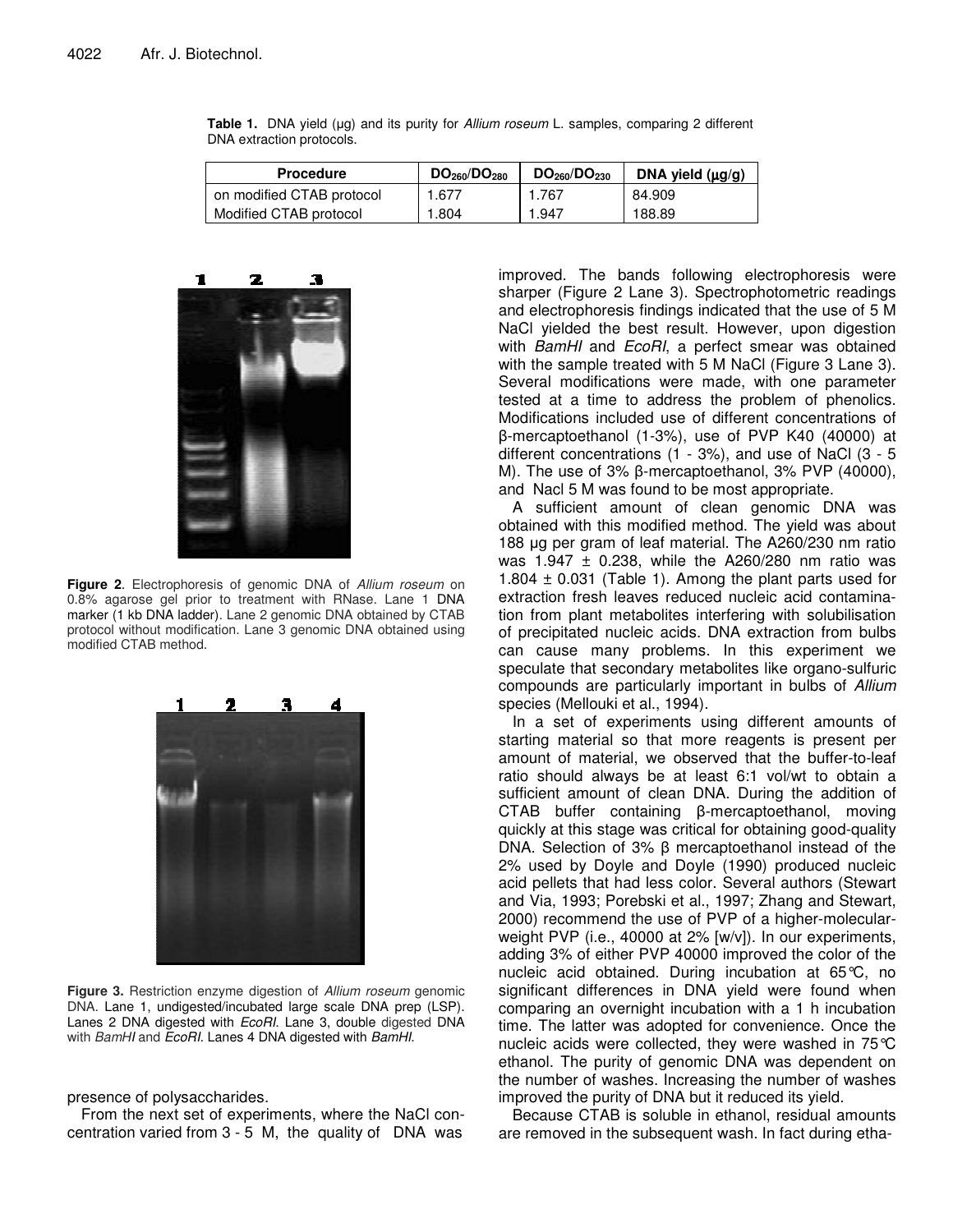

**Figure 4.** Amplification of purified DNA with RAPD-PCR. DNA was purified using the method described. The amplification products were separated on a 1.5% agarose gel, stained with ethidium bromide and visualized with UV light. Lane M: contains a 100 bp DNA size marker. Lanes 1 **-** 10: *Allium roseum* plants amplified using OPJ 20 primer (5'-AAGCGGCCTC- 3').

nol precipitation of nucleic acids from 1.5 M NaCl, polysaccharides remain dissolved in the ethanol (Fang et al., 1992). If resuspending the pellet obtained from the first ethanol precipitation from 5 M NaCl, washing in 75% ethanol gave better DNA because of the removal of any residual NaCl and/or CTAB.

The DNA obtained was easily digested with restriction enzymes. Figure 3 shows an ethidium stained agarose gel, following electrophoretic separation of digested /undigested DNA. It is clear from lanes 3 that the majority of DNA was digested. Undigested DNA can also be analyzed after incubation without the enzyme, but in the presence of its appropriate buffer. Nuclease contamination is another major concern during DNA isolation since it may degrade the DNA. The degraded DNA can resemble restriction enzyme digested DNA when separated electrophoretically. Thus, the absence of nucleases in the preparation was confirmed by incubation of DNA at 37°C followed by electrophoretic analysis (Figure 3, lanes 1).

The isolated DNA with this method was successfully amplified using the RAPD PCR procedure (Figure 4). In all samples, RAPD primers produced a constant and reproducible banding pattern across all samples.

The method described here for the extraction of genomic DNA will be useful for molecular, genetic diversity and transgenic studies in *A*. *roseum* L. This procedure may also be useful for other plants containing high levels of secondary metabolites.

#### **Conclusion**

In an attempt to isolate pure nuclear DNA from *A*. *roseum*, a modified CTAB protocol (Lodhi et al., 1994)

was adopted. To our knowledge, it is the first reliable and efficient method for isolating *A*. *roseum* L. genomic DNA that is free from polysaccharides and polyphenols. Since we were interested in isolating large quantities of DNA, we chose chloroform/isoamylalcohol extractions to purify DNA rather than more expensive methods involving commercial kits. The DNA we obtained appeared to be as pure as DNA isolated with other purification techniques from many species of genus *Allium* (Friesen et al., 1997; Friesen et al., 1999; Ricroch et al., 2005). Because different plants can vary considerably in the number and types of secondary compounds they produce, it is unlikely that any one technique for isolating contaminant-free nuclear DNA will ever be developed (Loomis, 1974). However, it is likely that our *A*. *roseum* DNA isolation protocol can be used to isolate nuclear DNA from a variety of other plant species.

### **ACKNOWLEDGEMENTS**

The authors are grateful to Pr Philipp W. Simon (Professor USDA, from Horticulture at the University of Wisconsin**)**, for critically reviewing the manuscript. We are thankful to Dr. Ouled Belagacem Azieze for his comments on an early version of manuscript. The authors also acknowledge the technical assistance rendered by all members of Plant Biotechnology Laboratory in National Institute of Applied Sciences and Technology Tunisia.

#### **REFERENCES**

- Baghalian K, Naghavic MR, Ziai SA, Naghdi Badi HA (2005). Postplanting evaluation of morphological characters and allicin content in Iranian garlic (*Allium sativum* L.) ecotypes. Sci. Hortic. 103: 155–166.
- Baghalian K, Sanei MR, Naghavi MR, Khalighi A, Naghdi Badi HA (2006). Post-culture evaluation of morphological divergence in iranian garlic ecotypes. Sci. Hortic. 107: 405-410.
- Clark MS (1997). In: Plant Molecular Biology A Laboratory Manual pp 305-328 Springer-Verlog Berlin Heidelberg New York.
- Daneshwar P, Sher-Ullah SSK (2004). Genomic DNA Extraction from Victoria amazonica. Plant Mol. Biol. Rep. 22: 195a–195j.
- Fang G, Hammer S, Grumet R (1992). A quick and inexpensive method for removing polysaccharides from plant geno. DNA. Biology 13: 52- 57.
- Ferchichi A (1997). Contribution à l'étude caryologique caryosystématique morpho-biologique et écologique de la flore de la Tunisie présaharienne. Thèse d'Etat en Sc. Biol. Univ. Tunis II. 214p.
- Friesen N, Borisjuk N, Mes THM, Klaas M, Hanelt P (1997). Allotetraploid origin of Allium altyncolicum (Alliaceae Allium sect. Schoenoprasum) as investigated by karyological and molecular markers. Plant Syst. Evol. 206: 317-335.
- Friesen N, Pollner S, Bachmann K, Blattner FR (1999). RAPDs and noncoding chloroplast dna reveal a single origin of the cultivated Allium fistulosum from a. altaicum (Alliaceae). Am. J. Bot. 86(4): 554- 562.
- Jendoubi R, Neffati M, Henchi B, Yobi A (2001). Système de reproduction et variabilité morpho-phénologique chez Allium roseum L. Plant Gene. Res. 127 : 29-34
- Lodhi MA, Guang-Ning Y, Norman FW, Bruce IR (1994). Simple and efficient method for DNA extraction from grapevine cultivars, *Vitis* species and *Ampelopsis*. Plant Mol. Biol. Rep. 12(1): 6-13.